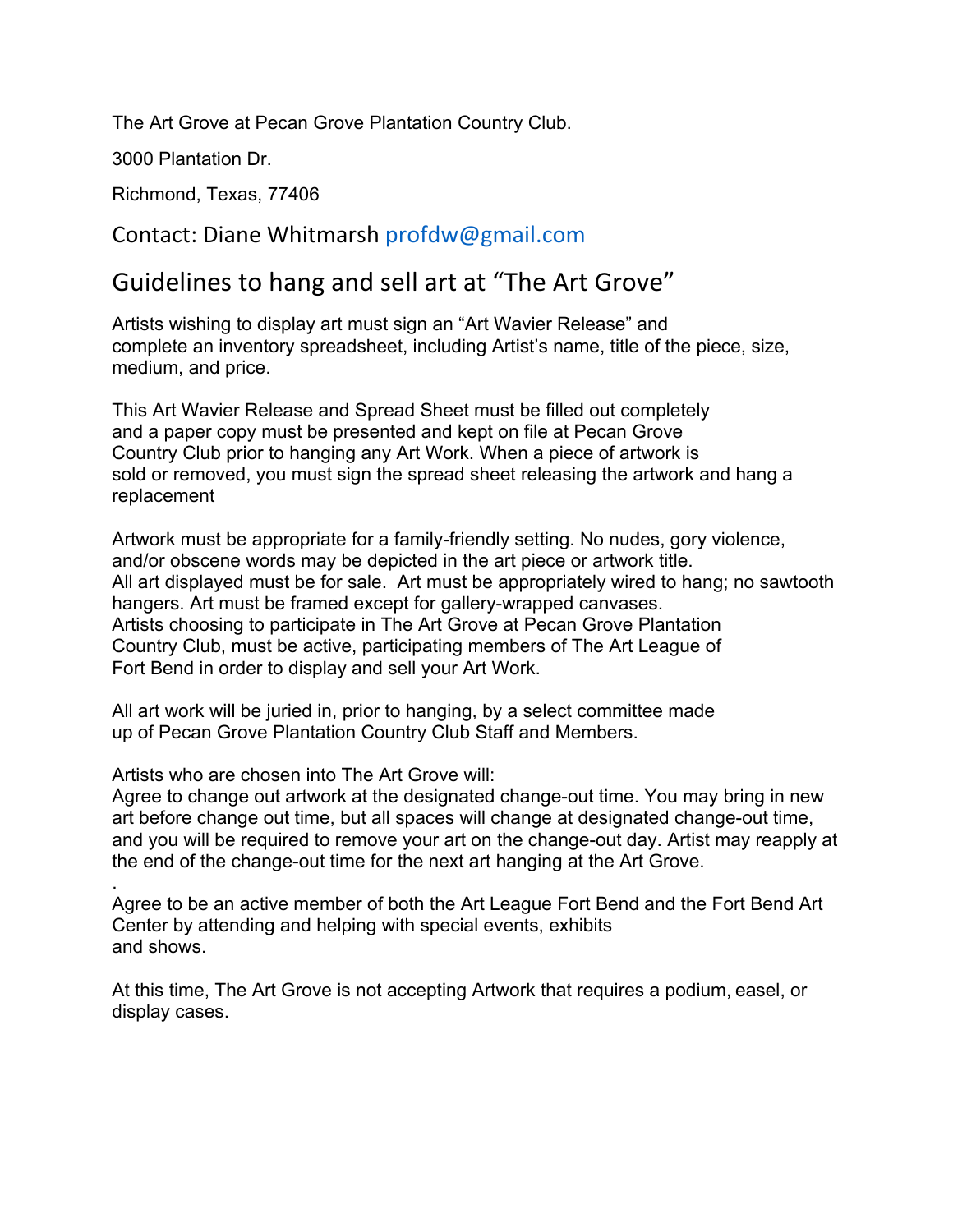## Call for Artwork

## Pecan Grove Plantation Country Club 3000 Plantation Dr. Richmond, Tx. 77406

Date: May 3, 2022 Time: 10:00 am -3:00 pm

Show will run from May 5- August 31, 2022

Artists should bring approximately the following number and sizes of artwork: 5 (11x14 or larger) or 7 (8x10 or smaller) or 2 (greater than 20x30 oversized) pieces of artwork to Pecan Grove. All artwork must be ready to hang and meet the LSAG guidelines for hanging artwork. No artwork requiring an easel or 3D art is accepted at this time.

Artists should bring a completed and signed Artist Waiver Form and a detailed list of Artwork that is to be considered. The Club requires that you sign off on the list of Artwork that is being considered to be juried in. Any Artwork that leaves The Club for any reason must be signed off on the same list.

The Jury Committee is made up of Pecan Grove Plantation Country Club members and staff, their decision is final. All Art that has not been juried in must be picked up by 6:00 on the same day, May 3rd.

All Artists who's artwork has been juried in will return to The Club on May 4 or  $5<sup>th</sup>$  by appointment to hang and arrange their work the way they would like it displayed in the dining area of The Club. The Club opens at 9am and closes at 6pm.

All sales will be handled through the current Art League sale procedure. The Club will not be responsible for making or handling any sales.

Please email Diane Whitmarsh at profdw@gmail.com if you intend to participate in the Call for Art for Pecan Grove Plantation Country Club. The subject line should read: Call for Art May 3. The body of the email should indicate the time you plan to arrive to drop off your artwork so that the Committee and the Club can plan accordingly.

Thank you for participating in The Art Grove.

Diane Whitmarsh 832-646-1832 email: profdw@gmail.com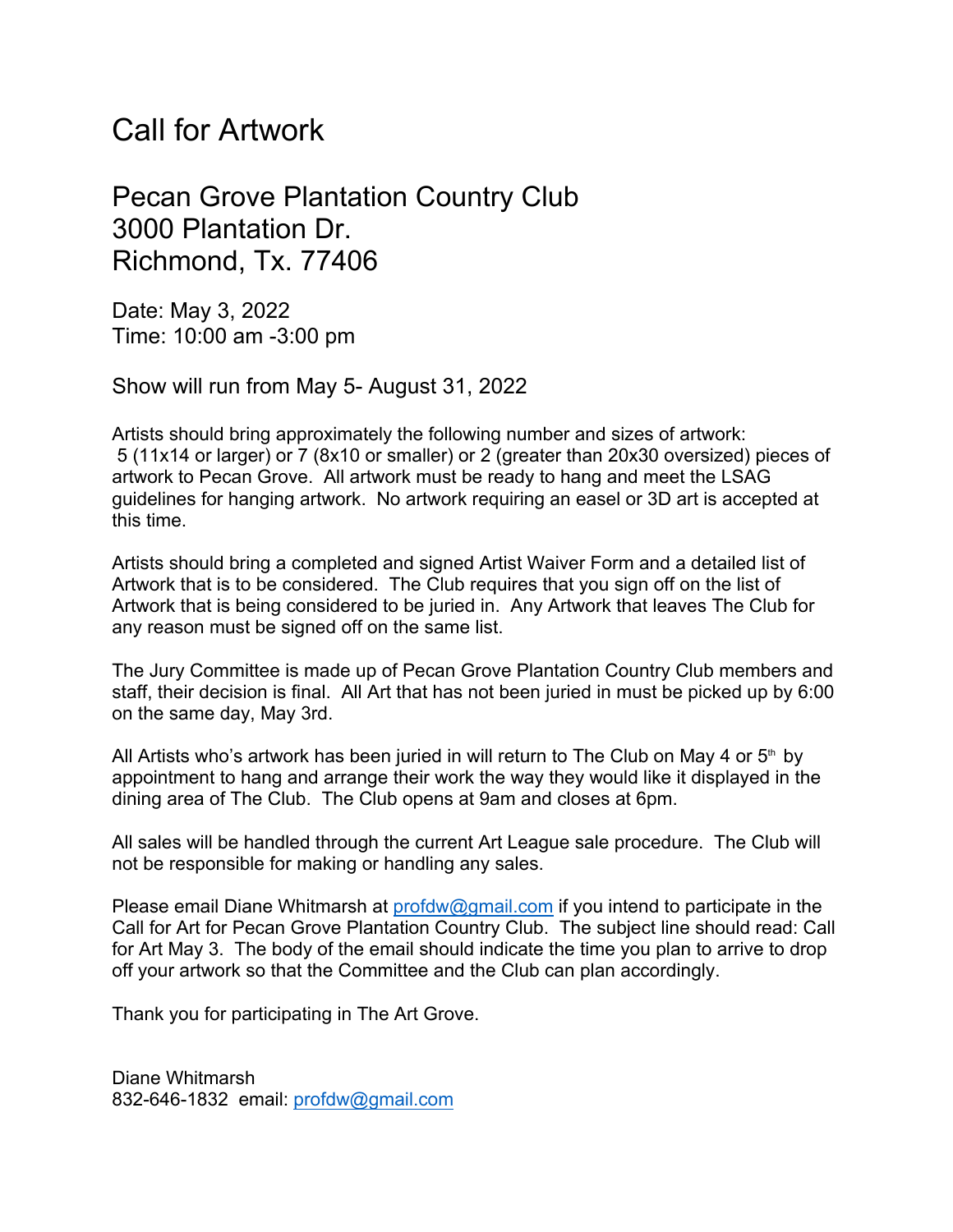## Inventory List of Art Work for The Art Grove at Pecan Grove Plantation Country Club

| <b>Artist Name:</b> |                         |  |  |  |
|---------------------|-------------------------|--|--|--|
| Phone number:       |                         |  |  |  |
| Title of Work:      |                         |  |  |  |
| Medium:             | Size (framed/unframed): |  |  |  |
|                     |                         |  |  |  |
| Title of Work:      |                         |  |  |  |
| Medium:             | Size (framed/unframed): |  |  |  |
|                     |                         |  |  |  |
| Title of Work:      |                         |  |  |  |
| Medium:             | Size (framed/unframed): |  |  |  |
|                     |                         |  |  |  |
| Title of Work:      |                         |  |  |  |
| Medium:             | Size (framed/unframed): |  |  |  |
|                     |                         |  |  |  |
| Title of Work:      |                         |  |  |  |
| Medium:             | Size (framed/unframed): |  |  |  |
|                     |                         |  |  |  |
| Title of Work:      |                         |  |  |  |
| Medium:             | Size (framed/unframed)  |  |  |  |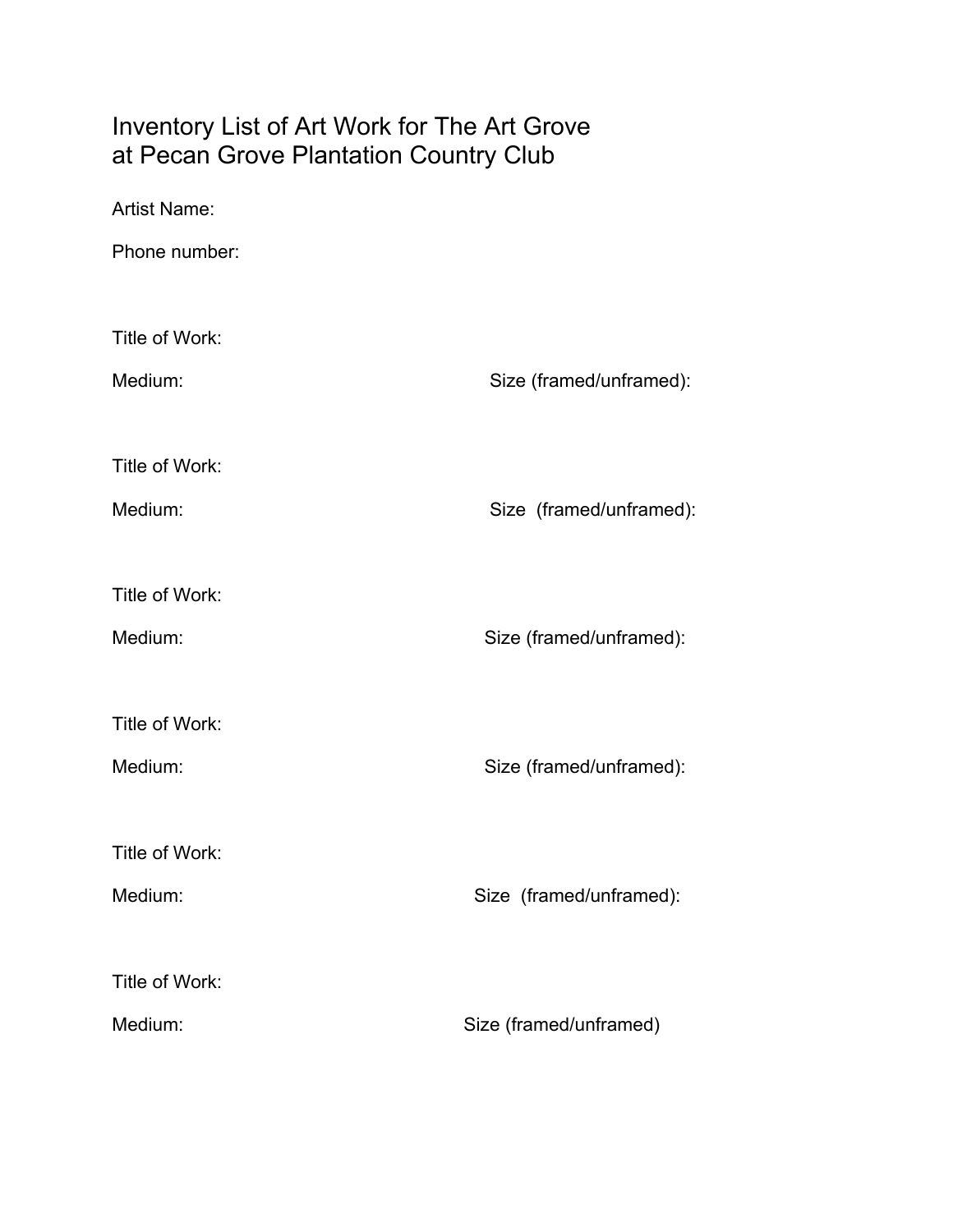Artist Agreement and Release and Waiver of Liability

Artist Name:

For the ability to display their Artwork the Pecan Grove Plantation Country Club (the Club) located at 3000 Plantation Drive, Richmond TX 77406, and other goods and valuable consideration, the undersigned Artist agrees as follows:

 1. The Artist hereby assumes all risk and hazards incidental to any participation in the display of the following Artwork at the Club.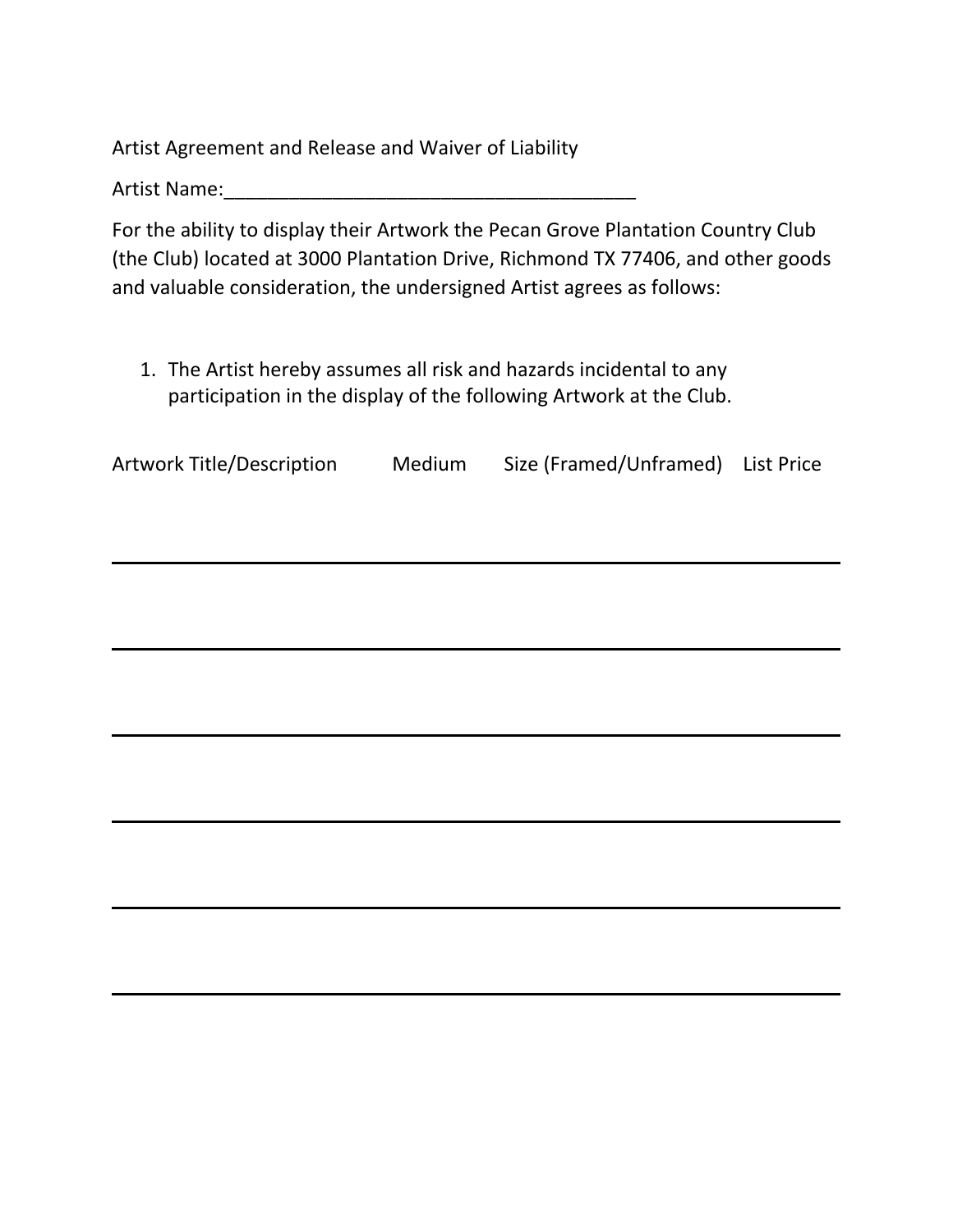- 2. Artwork exhibited must be appropriate for view by all ages. Artwork that is of an overtly sexual, racist, violent, libelous, slanderous, demoralizing or discriminatory nature is strictly prohibited. Club has absolute control over display and may reject or require removal of any Artwork at any time.
- 3. The Artist, warrants and represents that they are the sole legal owner of all right, title and interest in all Artwork and has the full right and authority to enter this Agreement and grant the rights granted in this Agreement. The Artist will not display any reproduction of an officially licensed, copyrighted or trademarked item.
- 4. The Artist is responsible for the delivery, pack, transport, provide for the return of their Artwork and hanging the submitted artwork at their own risk and expense.
- 5. The Artist understands that the Artwork is submitted to the Club and exhibited at the Artist's own risk and that neither the Club's members and guests; CBIGG Management, LLC, Pecan Grove Plantation LLC (the "Club Entities ") nor any of their affiliates; officers; directors; agents; and employees shall be responsible for theft, vandalism, fire, or any other damages or losses to the Artwork. The Artist understands and agrees that the club makes no representations or warranties regarding the level of security on Club premises. The Artist understands and agrees that the Clubs members and guests; CBIGG Management, LLC Pecan Grove Plantation LLC (the "Club Entities) and any affiliates: officers; directors; agents and employees will not be responsible for reimbursement or replacement of lost stolen or damaged items, and that the Club does not insure items such as the submitted Artwork. The Artist understands and agrees that the Club encourages the owner of the Artwork to obtain an insurance policy for the Artwork or to obtain a rider on any existing policy for the duration of the exhibit.
- 6. Artist shall indemnify, save and hold harmless the Club's members and guests; CBIGG Management, LLC Pecan Grove Plantation Country Club LLC (the Club Entities); and any of their affiliates, officers; directors; agents; and employees from any and all claims, demands, causes of actions and judgements, losses, costs and expenses including but not limited to reasonable attorney's fees, which arise out of, or relate to, the presence of the Artwork, the Artist and any individual or entity which accompanies Artist onto the Club premises.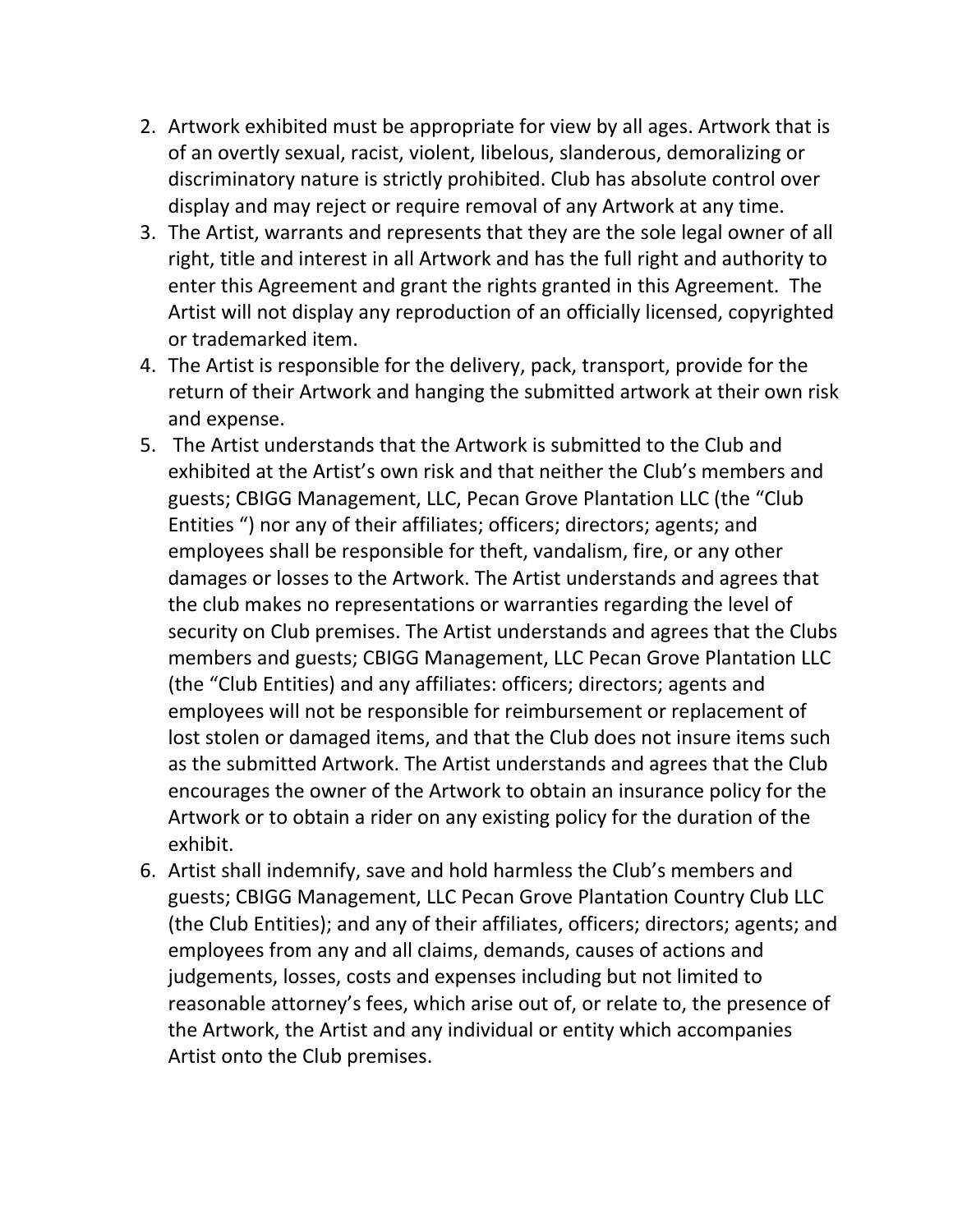7. The Artist agrees that the Artwork is scheduled to be on display for the period \_\_\_\_\_\_\_\_\_\_\_\_\_\_\_\_\_\_\_\_ to \_\_\_\_\_\_\_\_\_\_\_\_\_\_\_\_\_ But the Club may require it temporary or permanent removal at any time. The Artist may retrieve an item of Artwork during business hours with 48 hours advance notice to the Club's General Manager or his/her designee. Artist agrees to replace Art work with another piece of similar size and quality at the request of the Club's General Manager. Artist must comply with sign in/sign out procedures as the Club Shall establish.

For temporary removal, Club will email artist at the address below. The Artist will have 72 hours to remove or cause to be stored within a designated area at the Club at Artists sole risk, the Artwork for the duration required by the club. If the Artist fails to remove the Artwork within the 72 hour period, the Artist authorizes the Club to handle and store the Artwork in the manner it sees fit, without regard to safety and condition of the Artwork.

Artist Agrees that should the Artist fail to remove the Artwork within seven days of Club's mailing of a written notice to permanently remove the Artwork, sent to the address below, the Club may handle and store the Artwork in the manner it sees fit without regard to safety and condition of the Artwork and charge the Artist a reasonable storage fee of \$25/day. Artist agrees that Artwork left at the club for more than 30 days after receipt of written notification is provided, will be considered abandoned and will revert to the ownership of the Club, which may do with the Artwork, as it sees fit.